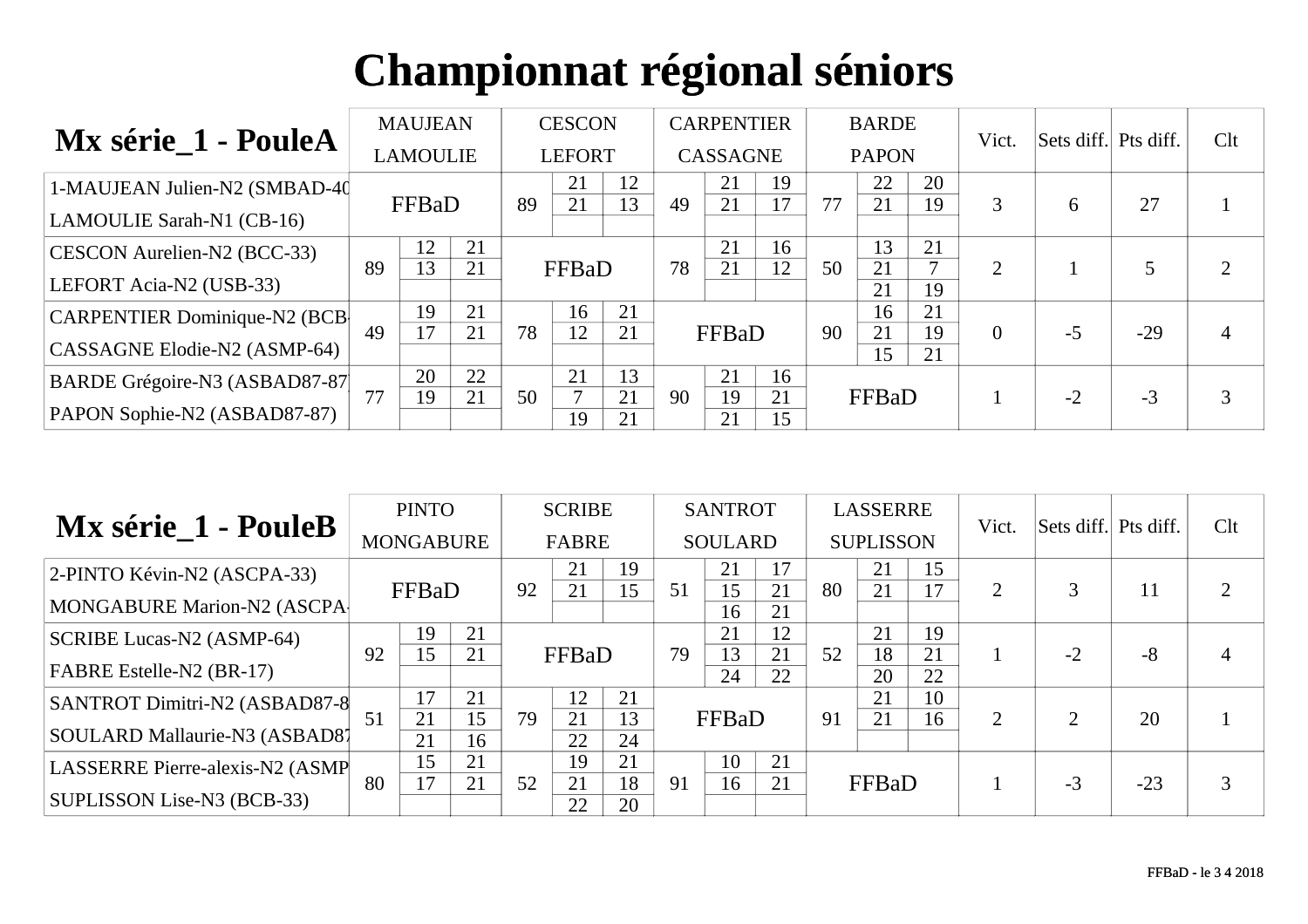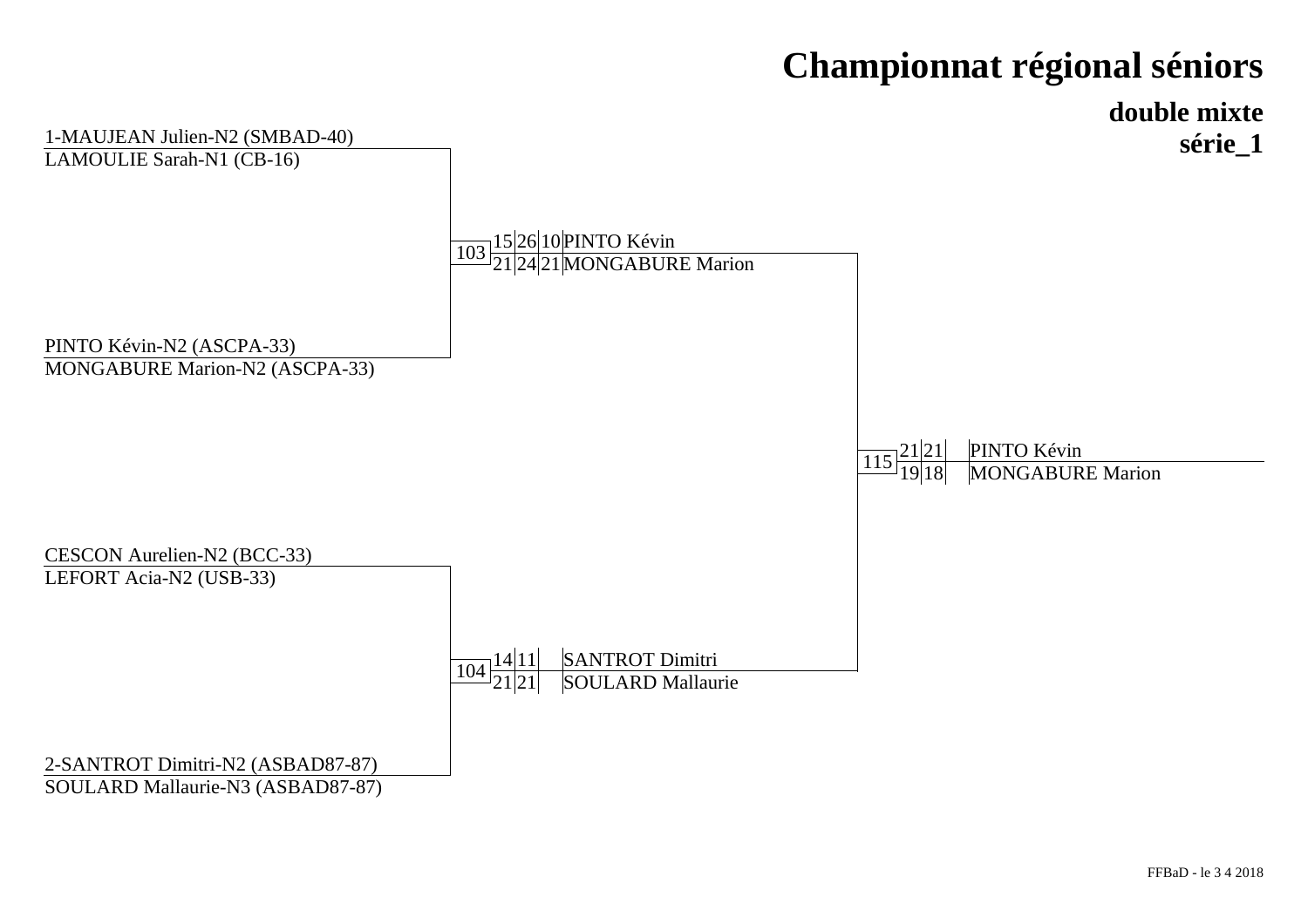|                                       |    | <b>ZUCCOLO</b> |    |    | <b>DORSO</b>    |          |    | <b>FOUCHIER</b> |          |    | <b>MONGARDEY</b> |    | Vict.    | Sets diff. Pts diff. |       | Clt |
|---------------------------------------|----|----------------|----|----|-----------------|----------|----|-----------------|----------|----|------------------|----|----------|----------------------|-------|-----|
| Mx série_2 - PouleA                   |    | <b>SAUSSET</b> |    |    | <b>HAENSLER</b> |          |    | <b>AMARAL</b>   |          |    | <b>MAZEAU</b>    |    |          |                      |       |     |
| 1-ZUCCOLO Alexandre-N2 (SYB-10)       |    |                |    |    | 21              | 16       |    | 21              | 14       |    | 21               | 9  |          |                      |       |     |
| SAUSSET Cindy-N3 (ASMP-64)            |    | FFBaD          |    | 71 | 21              | 14       | 19 | 21              | 12       | 43 | 21               | 13 | 3        | 6                    | 48    |     |
| DORSO Logan-N3 (SCBNL-33)             |    | 16             | 21 |    |                 |          |    | 14              | 21       |    | 21               | 15 |          |                      |       | ⌒   |
| HAENSLER Romane-R4 (USB-33)           | 71 | 14             | 21 |    | FFBaD           |          | 44 | 21<br>21        | 15<br>17 | 20 | 22               | 20 | 2        |                      | $-1$  |     |
| <b>FOUCHIER Alexandre-R4 (BCI-87)</b> |    | 14             | 21 |    | 21              | 14       |    |                 |          |    | 21               | 12 |          |                      |       |     |
| <b>AMARAL Alexia-R4 (BCI-87)</b>      | 19 | 12             | 21 | 44 | 15<br>17        | 21<br>21 |    | FFBaD           |          | 72 | 21               | 17 |          | $-1$                 | $-6$  | 3   |
| MONGARDEY Brice-R6 (BCC-33)           |    | 9              | 21 |    | 15              | 21       |    | 12              | 21       |    |                  |    |          |                      |       |     |
| MAZEAU Lauriana-R4 (SACB-33)          | 43 | 13             | 21 | 20 | 20              | 22       | 72 | 17              | 21       |    | FFBaD            |    | $\Omega$ | -6                   | $-41$ |     |

| Mx série_2 - PouleB                 |    | <b>RENAUDEAU</b> |                |    | <b>BIME</b>     |          |    | <b>SOUNY</b>    |    |    | <b>FOUQUET</b>   |          | Vict.          | Sets diff. Pts diff. |        | Clt |
|-------------------------------------|----|------------------|----------------|----|-----------------|----------|----|-----------------|----|----|------------------|----------|----------------|----------------------|--------|-----|
|                                     |    | <b>LACOSTE</b>   |                |    | <b>GROLLIER</b> |          |    | <b>BARATAUD</b> |    |    | <b>MARTINEAU</b> |          |                |                      |        |     |
| 2-RENAUDEAU Joël-N3 (UST-33)        |    |                  |                | 74 | <b>WO</b>       |          | 21 | <b>WO</b>       |    |    | W <sub>O</sub>   |          | $-3$           |                      | $-126$ |     |
| LACOSTE Lucie-N3 (UST-33)           |    | FFBaD            |                |    |                 |          |    |                 |    | 46 |                  |          |                | -6                   |        | 4   |
| BIME Elie-N3 (USB-33)               |    |                  | <b>WO</b>      |    |                 |          |    | 9               | 21 |    | 21               | 17       |                |                      |        |     |
| GROLLIER Christine-N3 (LLB-86)      | 74 |                  |                |    | FFBaD           |          | 45 | 16              | 21 | 22 | 17<br>18         | 21<br>21 |                | - 1                  | 22     | 3   |
| SOUNY Morgan-R4 (BCI-87)            |    |                  | W <sub>O</sub> |    | 21              |          |    |                 |    |    | 21               | 11       |                |                      |        |     |
| <b>BARATAUD Harmonie-R4 (ASPTT-</b> | 21 |                  |                | 45 | 21              | 16       |    | FFBaD           |    | 73 | 21               | 3        | 3              | 6                    | 87     |     |
| FOUQUET Joris-R4 (ESBB-86)          |    |                  | <b>WO</b>      |    | 17              | 21       |    | 11              | 21 |    |                  |          |                |                      |        |     |
| MARTINEAU Mathilde-R4 (ESBB-8       | 46 |                  |                | 22 | 21<br>21        | 17<br>18 | 73 | 3               | 21 |    | FFBaD            |          | $\overline{2}$ |                      | 17     | ി   |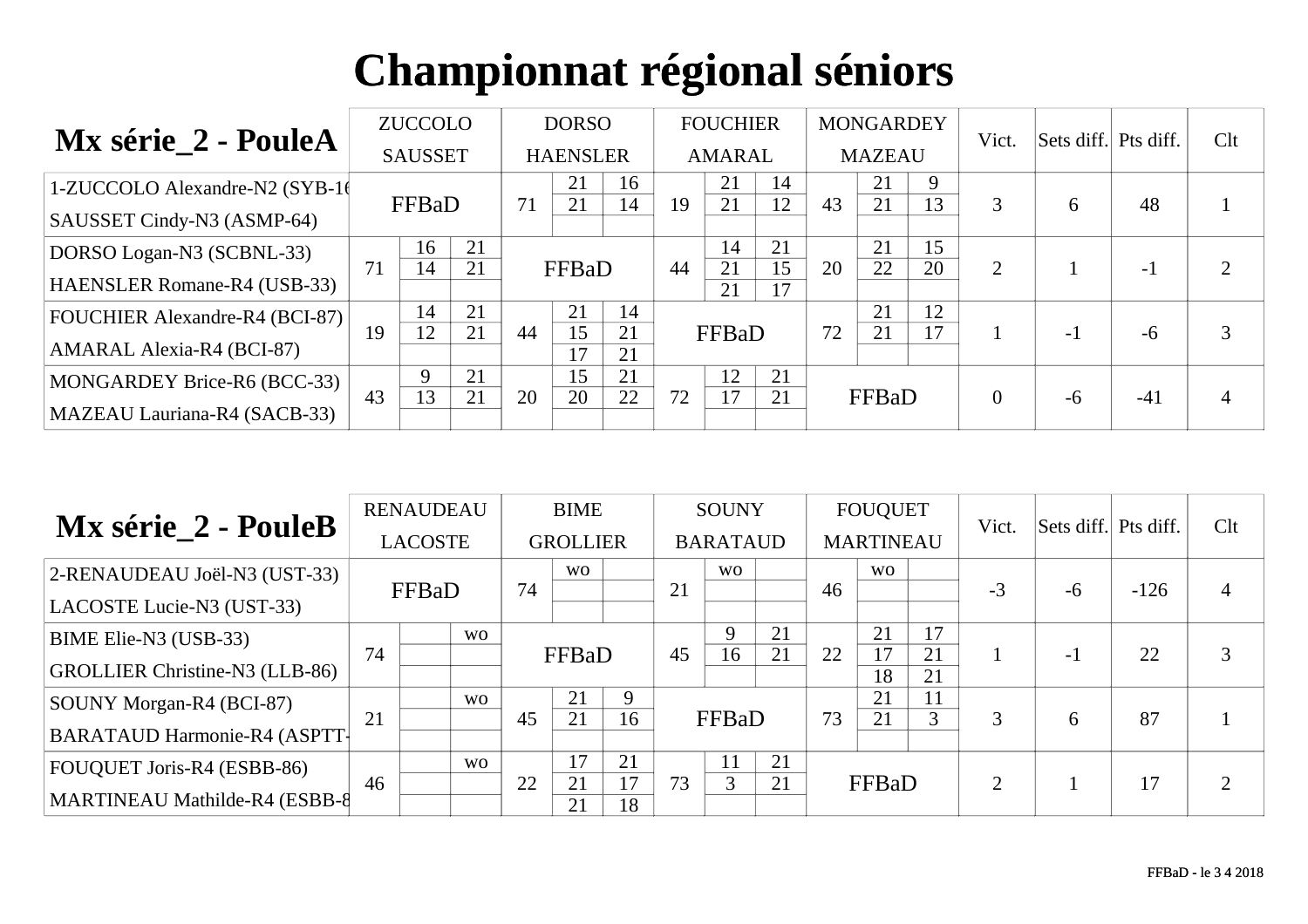|                                     |    | <b>REGNAULT</b> |          |    | <b>WELSCH</b> |          |    | <b>CALVAGNAC</b> |          |    | <b>LAJOIE</b> |          | Vict.          | Sets diff. Pts diff. |       | Clt |
|-------------------------------------|----|-----------------|----------|----|---------------|----------|----|------------------|----------|----|---------------|----------|----------------|----------------------|-------|-----|
| Mx série_2 - PouleC                 |    | <b>SERRES</b>   |          |    | <b>ROUX</b>   |          |    | <b>CABOURG</b>   |          |    | <b>LABAT</b>  |          |                |                      |       |     |
| <b>REGNAULT Bastien-N3 (SOUSTON</b> |    | FFBaD           |          | 76 | 21<br>19      | 14<br>21 | 23 | 17<br>21         | 21<br>18 | 48 | 18<br>13      | 21<br>21 |                | $-2$                 | $-2$  |     |
| SERRES Lisa-N3 (SOUSTONSB-40)       |    |                 |          |    | 21            | 14       |    | 23               | 25       |    |               |          |                |                      |       |     |
| WELSCH Quentin-R4 (ASPTT-87)        |    | 14              | 21       |    |               |          |    | 21               | 15       |    | 17            | 21       |                |                      |       |     |
| ROUX Pauline-R4 (ASPTT-87)          | 76 | 21<br>14        | 19<br>21 |    | FFBaD         |          | 47 | 15<br>17         | 21<br>21 | 24 | 21<br>8       | 19<br>21 | $\theta$       | $-3$                 | $-31$ |     |
| CALVAGNAC Bastien-R4 (BCG-23)       |    | 21              | 17       |    | 15            | 21       |    |                  |          |    |               | 21<br>17 |                |                      |       |     |
| CABOURG Mélodie-R4 (SMBAD-4)        | 23 | 18<br>25        | 21<br>23 | 47 | 21<br>21      | 15<br>17 |    | FFBaD            |          | 75 | 21<br>21      | 13       | 3              |                      | 15    |     |
| LAJOIE Thomas-R4 (ASCPA-33)         |    | 21              | 18       |    | 21            | 17       |    | 21               |          |    |               |          |                |                      |       |     |
| LABAT Camille-R4 (ASCPA-33)         | 48 | 21              | 13       | 24 | 19<br>21      | 21<br>8  | 75 | 17<br>13         | 21<br>21 |    | FFBaD         |          | $\overline{2}$ | ◠                    | 18    |     |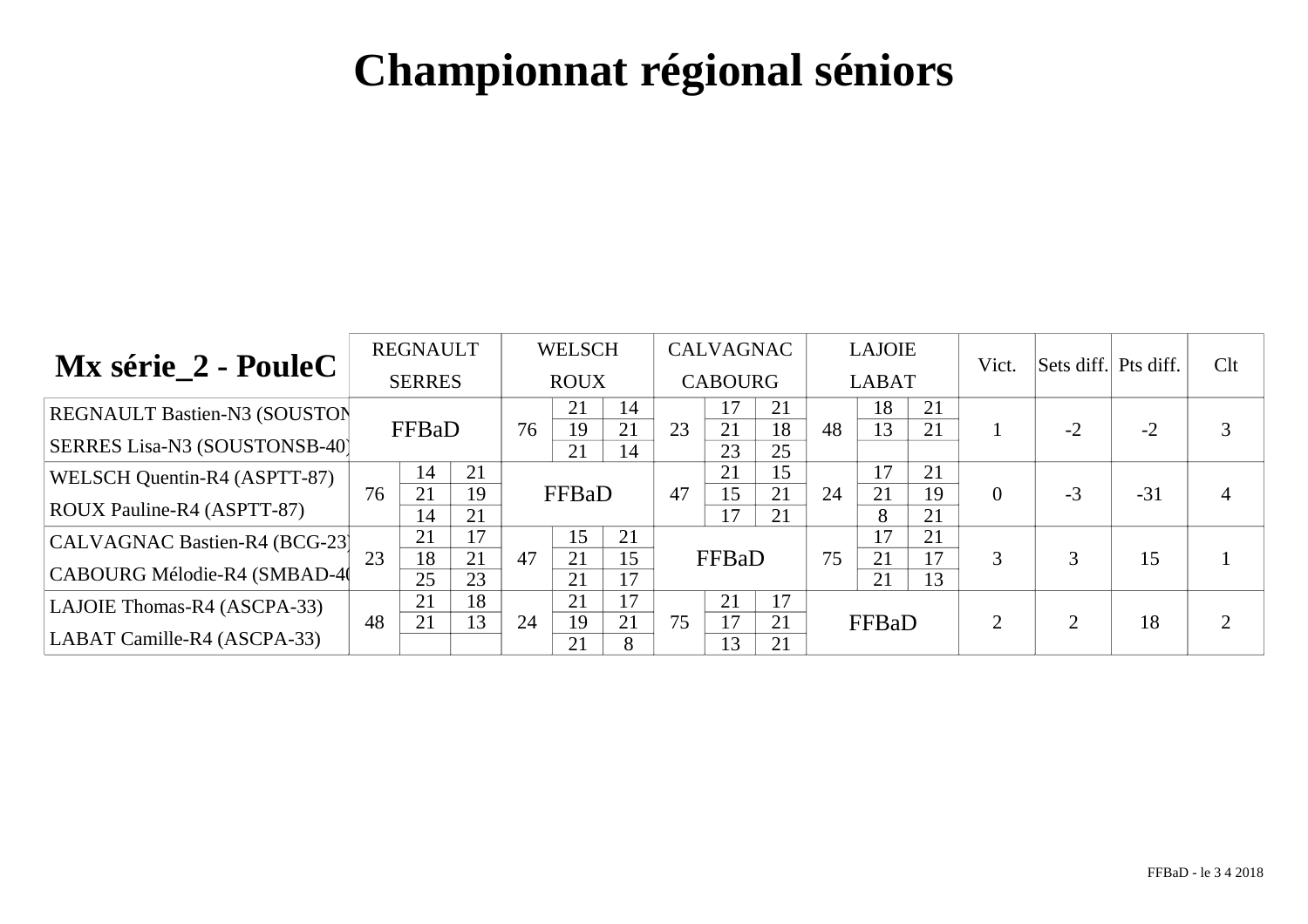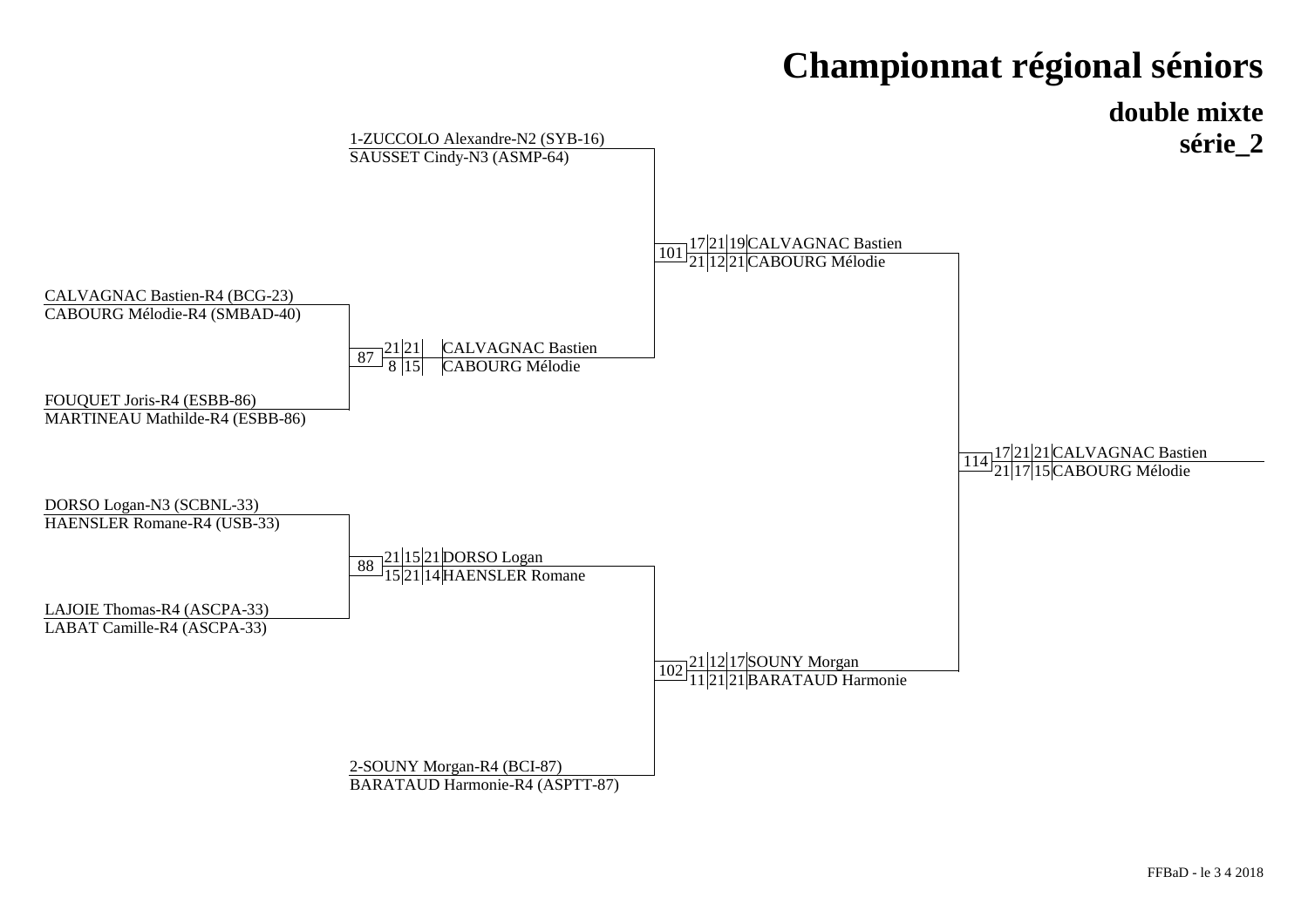| Mx série_3 - PouleA                 |    | <b>JOURDANNAUD</b> |    |                    | <b>GALOT</b> |           |    | <b>FOLTZER</b>  |          |    | <b>MARMAIN</b>  |         | Vict.          | Sets diff. Pts diff. |        | Clt        |
|-------------------------------------|----|--------------------|----|--------------------|--------------|-----------|----|-----------------|----------|----|-----------------|---------|----------------|----------------------|--------|------------|
|                                     |    | <b>DOMBLIDES</b>   |    | <b>CHAMBARETAU</b> |              |           |    | <b>BUNISSET</b> |          |    | <b>FUHRMANN</b> |         |                |                      |        |            |
| 1-JOURDANNAUD Yohann-R5 (AS         |    |                    |    |                    |              | <b>WO</b> |    | 14              | 21       |    | 19              | 21      |                |                      |        |            |
| DOMBLIDES Gaëlle-R5 (ASMP-64)       |    | FFBaD              |    | 66                 |              |           | 13 | 18              | 21       | 38 | 16              | 21      |                | $-2$                 | 25     | 3          |
| GALOT Colin-R6 (UST-33)             |    | <b>WO</b>          |    |                    |              |           |    | <b>WO</b>       |          |    | W <sub>O</sub>  |         |                |                      |        |            |
| CHAMBARETAUD Louane-R4 (GB          | 66 |                    |    |                    | FFBaD        |           | 37 |                 |          | 14 |                 |         | $-3$           | -6                   | $-126$ |            |
| <b>FOLTZER Roland-R5 (BB-19)</b>    |    | 21                 | 14 |                    |              | <b>WO</b> |    |                 |          |    | 15              | 21      |                |                      |        |            |
| <b>BUNISSET Mathilde-R5 (BB-19)</b> | 13 | 21                 | 18 | 37                 |              |           |    | FFBaD           |          | 65 | 21<br>21        | 5<br>16 | 3              |                      | 67     |            |
| MARMAIN Christophe-R5 (ESBB-8       |    | 21                 | 19 |                    |              | <b>WO</b> |    | 21              | 15       |    |                 |         |                |                      |        |            |
| FUHRMANN Châm-sophie-R6 (SAC        | 38 | 21                 | 16 | 14                 |              |           | 65 | 5<br>16         | 21<br>21 |    | FFBaD           |         | $\overline{2}$ |                      | 34     | $\bigcirc$ |

| Mx série_3 - PouleB          |    | <b>AUDEBRAND</b> |                |    | <b>CALVI</b>     |          |    | <b>TILLET</b> |    |    | <b>LEMARIE</b>  |          | Vict.          | Sets diff. Pts diff. |        | Clt        |
|------------------------------|----|------------------|----------------|----|------------------|----------|----|---------------|----|----|-----------------|----------|----------------|----------------------|--------|------------|
|                              |    | <b>ARAMENDY</b>  |                |    | <b>CALVAGNAC</b> |          |    | <b>RUIZ</b>   |    |    | <b>TARDIEUX</b> |          |                |                      |        |            |
| 2-AUDEBRAND Pierre-R5 (ASCPA |    |                  |                |    | W <sub>O</sub>   |          |    | <b>WO</b>     |    |    | <b>WO</b>       |          |                |                      |        |            |
| ARAMENDY Severine-R5 (ASCPA- |    | FFBaD            |                | 40 |                  |          | 15 |               |    | 68 |                 |          | $-3$           | $-6$                 | $-126$ |            |
| CALVI Othys-R6 (UST-33)      |    |                  | <b>WO</b>      |    |                  |          |    | 21            | 12 |    | 21              | 13       |                |                      |        |            |
| CALVAGNAC Maelle-R4 (BCG-23) | 40 |                  |                |    | FFBaD            |          | 67 | 21            | 15 | 16 | 18<br>23        | 21<br>21 | 3              |                      | 64     |            |
| TILLET Johan-R5 (ESBB-86)    |    |                  | W <sub>O</sub> |    | 12               | 21       |    |               |    |    | 15              | 21       |                |                      |        |            |
| RUIZ Camille-R5 (ESBB-86)    | 15 |                  |                | 67 | 15               | 21       |    | FFBaD         |    | 39 | 16              | 21       |                | $-2$                 | 16     | 3          |
| LEMARIE Sylvain-R5 (ALGP-16) |    |                  | W <sub>O</sub> |    | 13               | 21       |    | 21            | 15 |    |                 |          |                |                      |        |            |
| TARDIEUX Marie-R6 (ALGP-16)  | 68 |                  |                | 16 | 21<br>21         | 18<br>23 | 39 | 21            | 16 |    | FFBaD           |          | $\overline{2}$ |                      | 46     | $\bigcirc$ |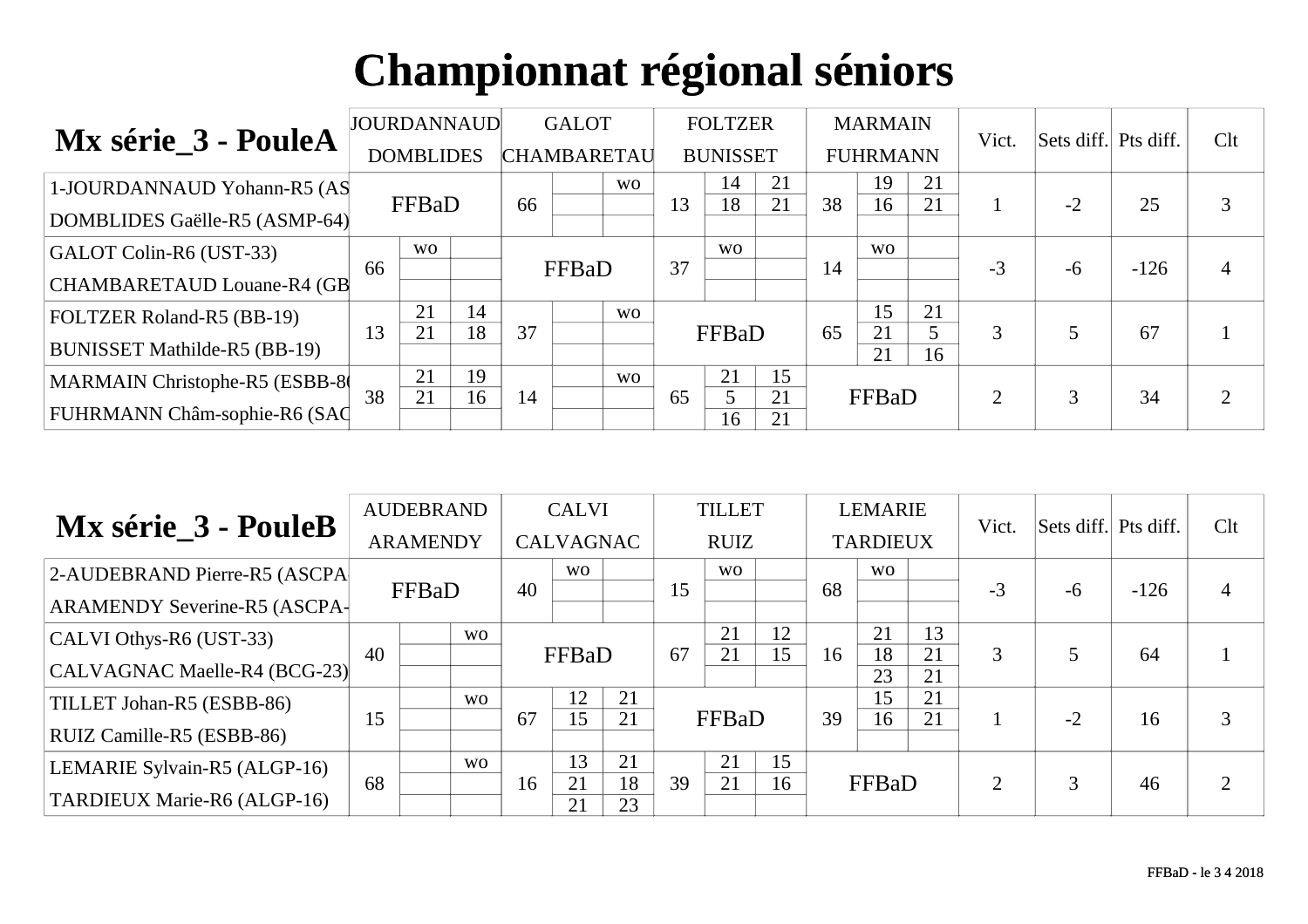|                                      |    | <b>CHAUMONT</b> |          |    | <b>GALLAND</b> |          |    | LECHANTRE     |          |    | <b>AUBRY</b> |          | Vict.          | Sets diff. Pts diff. |       | Clt |
|--------------------------------------|----|-----------------|----------|----|----------------|----------|----|---------------|----------|----|--------------|----------|----------------|----------------------|-------|-----|
| Mx série_3 - PouleC                  |    | <b>KIRHAN</b>   |          |    | <b>BORDAS</b>  |          |    | <b>LAHARY</b> |          |    | <b>MESSY</b> |          |                |                      |       |     |
| <b>CHAUMONT Leo-R4 (USB-33)</b>      |    | FFBaD           |          | 70 | 10<br>17       | 21<br>21 | 17 | 17<br>15      | 21<br>21 | 42 | 22<br>15     | 24<br>21 | $\theta$       | $-6$                 | $-33$ |     |
| <b>KIRHAN Tallia-R6 (USB-33)</b>     |    |                 |          |    |                |          |    |               |          |    |              |          |                |                      |       |     |
| <b>GALLAND Sebastien-R4 (BCR-24)</b> |    | 21              | 10       |    |                |          |    | 12            | 21       |    | 19           | 21       |                |                      |       |     |
| <b>BORDAS Noa-R6 (CB-24)</b>         | 70 | 21              | 17       |    | FFBaD          |          | 41 | 13            | 21       | 18 | 21<br>19     | 19<br>21 |                | $-1$                 | -4    |     |
| LECHANTRE Paul-R5 (SOUSTONS          | 17 | 21              | 17<br>15 |    | 21<br>21       | 12<br>13 |    |               |          |    | 22           | 20       |                |                      |       |     |
| <b>LAHARY Charlotte-R5 (SOUSTONS</b> |    | 21              |          | 41 |                |          |    | FFBaD         |          | 69 | 21           | 16       | 3              | 6                    | 34    |     |
| <b>AUBRY Charly-R5 (ESBB-86)</b>     |    | 24              | 22       |    | 21             | 19       |    | 20            | 22       |    |              |          |                |                      |       |     |
| MESSY Camille-D7 (ESBB-86)           | 42 | 21              | 15       | 18 | 19<br>21       | 21<br>19 | 69 | 16            | 21       |    | FFBaD        |          | $\overline{2}$ |                      | 3     |     |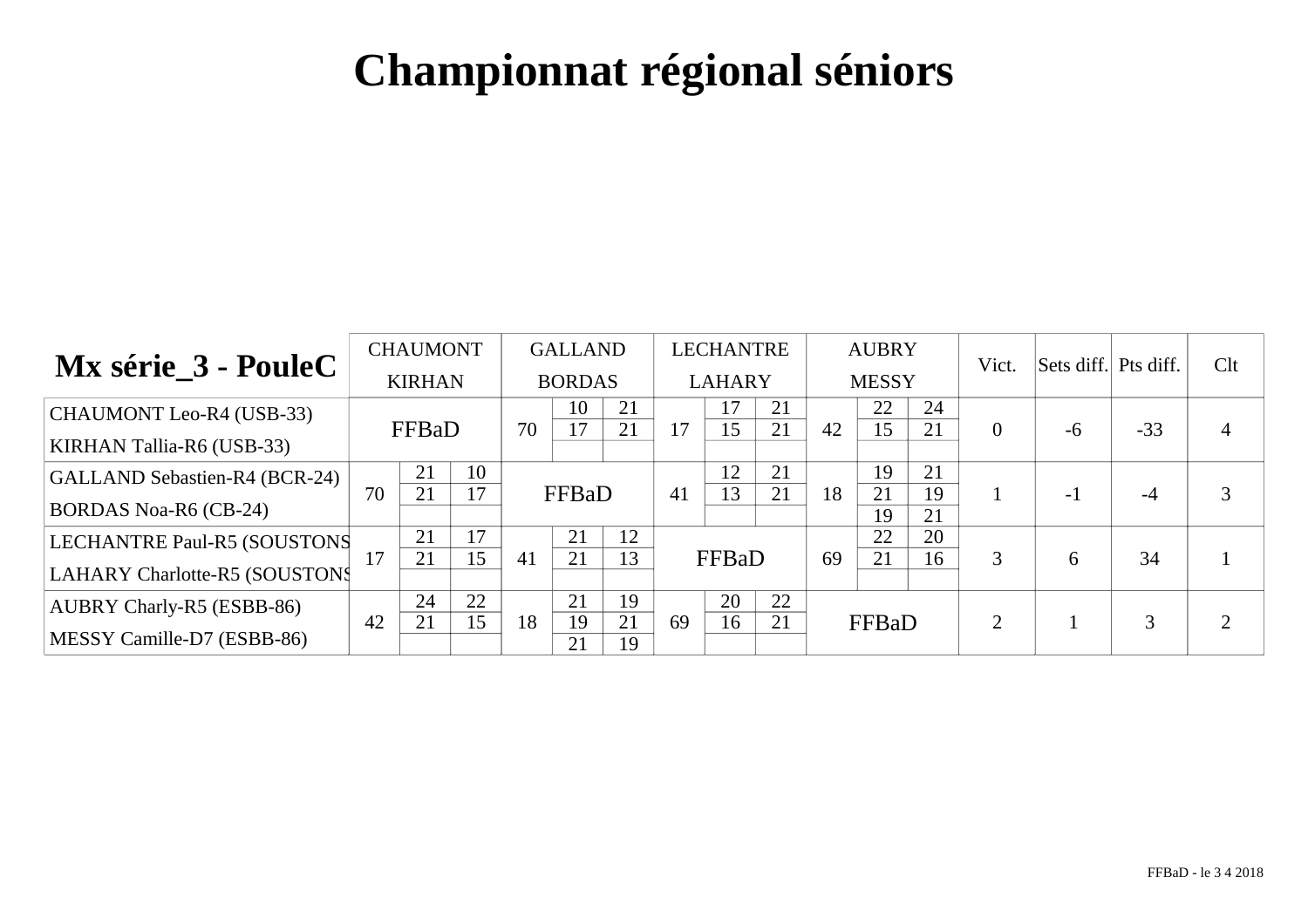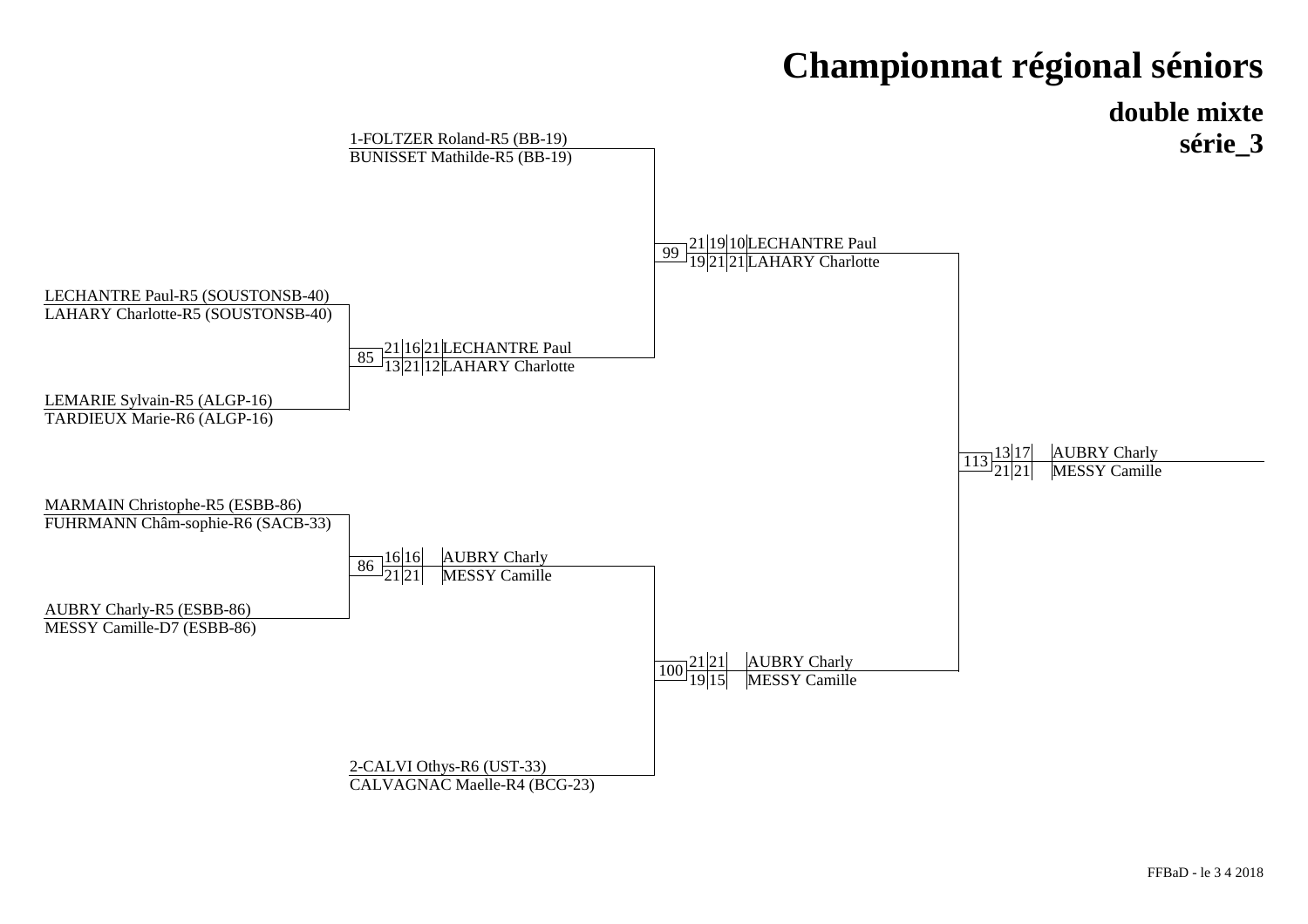| Mx série_4 - PouleA                   |    | <b>TRESMONTAN</b> |          |    | <b>LEFEVRE</b>  |          |    | <b>DU ROSIER</b> |          |    | <b>TRULLA</b> |          | Vict. | Sets diff. Pts diff. |       | Clt            |
|---------------------------------------|----|-------------------|----------|----|-----------------|----------|----|------------------|----------|----|---------------|----------|-------|----------------------|-------|----------------|
|                                       |    | <b>JAROSZ</b>     |          |    | <b>L'HOSTIS</b> |          |    | <b>BERNARD</b>   |          |    | <b>HILMI</b>  |          |       |                      |       |                |
| 1-TRESMONTAN Pierre-R5 (E.S.B.)       |    |                   |          |    |                 | 21       |    | 21               | 18<br>22 | 31 | 21<br>21      | 23<br>19 |       | $-2$                 | $-32$ |                |
| JAROSZ Aurélie-R6 (E.S.B.B.-33)       |    | FFBaD             |          | 59 | 10              | 21       |    | 20<br>22         | 20       |    | 13            | 21       |       |                      |       | 3              |
| LEFEVRE Michael-D7 (SYB-16)           |    | 21                | 5        |    |                 |          |    | 21               | 12       |    | 21            | 16       |       |                      |       |                |
| $LTHOSTIS$ Julie-R5 (SYB-16)          | 59 | 21                | 10       |    | FFBaD           |          | 32 | 21               | 16       | 8  | 21            | 10       | 3     | 6                    | 57    |                |
| <b>DU ROSIER Emmanuel-R6 (ESBB-8)</b> |    | 18<br>22          | 21<br>20 | 32 | 12<br>16        | 21<br>21 |    |                  |          | 60 | 21<br>21      | 19<br>19 |       |                      |       | $\overline{2}$ |
| <b>BERNARD Juliette-R6 (ALGP-16)</b>  |    | 20                | 22       |    |                 |          |    | FFBaD            |          |    |               |          |       | $-1$                 | $-13$ |                |
| TRULLA Baptiste-D7 (USB-33)           |    | 23                | 21       |    | 16              | 21       |    | 19               | 21       |    |               |          |       |                      |       |                |
| HILMI Cynthia-R6 (USB-33)             | 31 | 19<br>21          | 21<br>13 | 8  | 10              | 21       | 60 | 19               | 21       |    | FFBaD         |          |       | $-3$                 | $-12$ |                |

| Mx série_4 - PouleB           |    | <b>KUAKUVI</b> |          |    | <b>VAN LANEN</b> |           |    | <b>TRUCIOS</b> |          |    | <b>ROGERON</b> |          | Vict. | Sets diff. Pts diff. |       | Clt            |
|-------------------------------|----|----------------|----------|----|------------------|-----------|----|----------------|----------|----|----------------|----------|-------|----------------------|-------|----------------|
|                               |    | <b>CRAEYE</b>  |          |    | <b>VAN LANEN</b> |           |    | <b>ZATKO</b>   |          |    | <b>VASSAL</b>  |          |       |                      |       |                |
| 2-KUAKUVI Michael-D7 (USB-33) |    |                |          |    |                  | <b>WO</b> | Q  | 21             | 8        |    | 21             | 17       |       |                      |       |                |
| CRAEYE Stephanie-R5 (USB-33)  |    | FFBaD          |          | 62 |                  |           |    | 20<br>20       | 22<br>22 | 34 | 21             | Q        | 2     |                      | 67    | $\overline{2}$ |
| VAN LANEN Matthieu-R6 (ALGP-1 |    | <b>WO</b>      |          |    |                  |           |    | 1/ab           | 6        |    | 21             | 17       |       |                      |       |                |
| VAN LANEN Stéphanie-R6 (ALGP- | 62 |                |          |    | FFBaD            |           | 33 |                |          | 10 | 10<br>15       | 21<br>21 | - 1   | $-5$                 | $-96$ |                |
| TRUCIOS Thomas-R6 (BCS-24)    |    | 8              | 21       |    | 6                | 1/ab      |    |                |          |    | 21             | 16       |       |                      |       |                |
| ZATKO Léa-R6 (BCS-24)         | 9  | 22<br>22       | 20<br>20 | 33 |                  |           |    | FFBaD          |          | 61 | 18<br>21       | 21<br>8  | 3     |                      | 47    |                |
| ROGERON Sébastien-D7 (SMBAD-  |    | 17             | 21       |    | 17               | 21        |    | 16             | 21       |    |                |          |       |                      |       |                |
| VASSAL Laura-D7 (ASBAD87-87)  | 34 | 9              | 21       | 10 | 21<br>21         | 10<br>15  | 61 | 21<br>8        | 18<br>21 |    | FFBaD          |          |       | $-2$                 | $-18$ | 3              |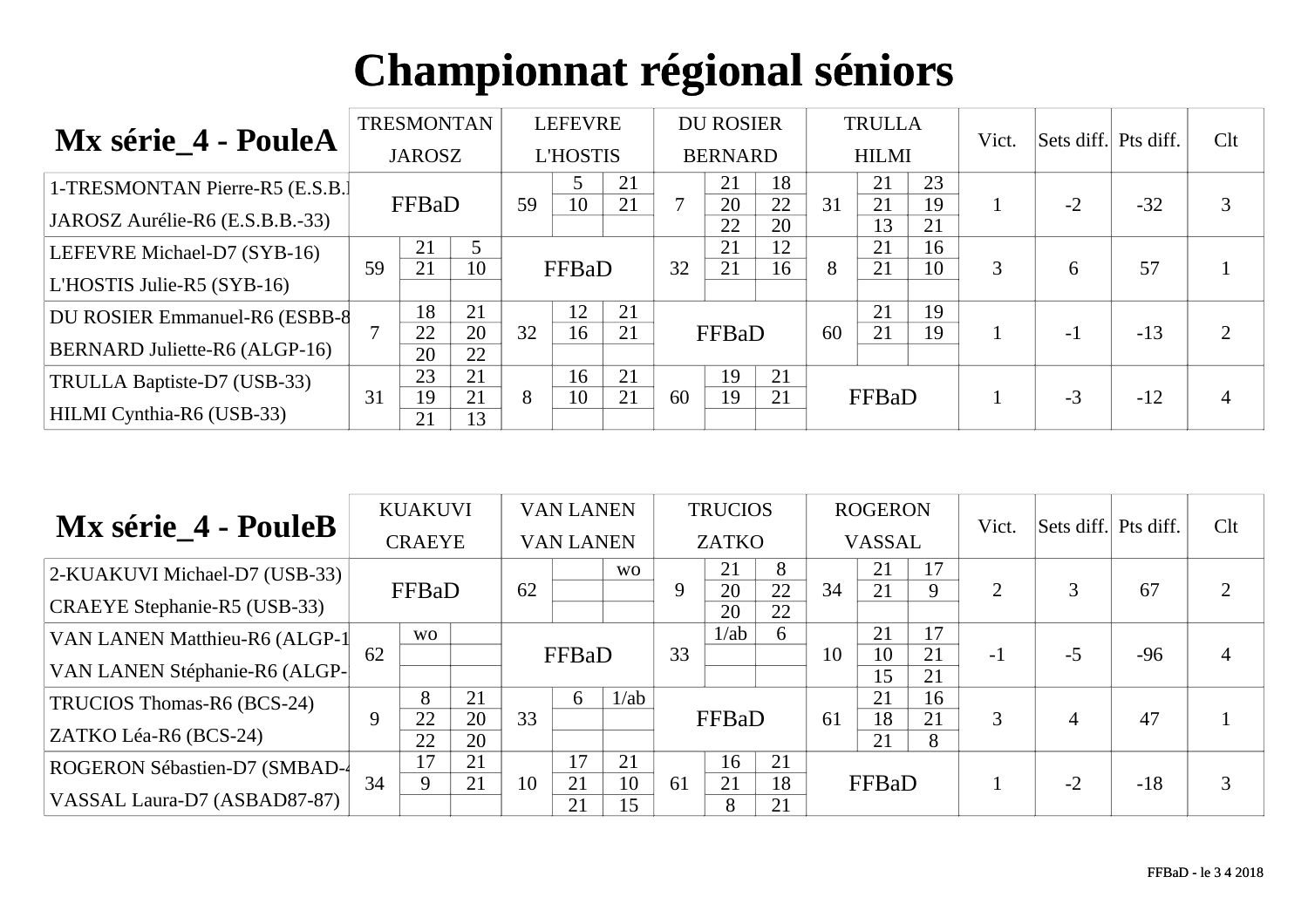|                                     |    | <b>NGUYEN VAN</b> |          |    | <b>TESSONNEAU</b> |          |    | <b>NEXON</b>   |          |    | <b>GODINEAU</b> |                | Vict.          | Sets diff. Pts diff. |        | Clt |
|-------------------------------------|----|-------------------|----------|----|-------------------|----------|----|----------------|----------|----|-----------------|----------------|----------------|----------------------|--------|-----|
| Mx série_4 - PouleC                 |    | <b>NARBATE</b>    |          |    | <b>GASNIER</b>    |          |    | <b>TOUZEAU</b> |          |    | <b>COUSSY</b>   |                |                |                      |        |     |
| NGUYEN VAN Lïam-R6 (GBC-33)         |    | FFBaD             |          | 36 | 21<br>21          | 10<br>16 | 11 | 21<br>19       | 16<br>21 | 64 |                 | <b>WO</b>      | $\overline{2}$ |                      | 54     |     |
| NARBATE Noa-R5 (CASH-33)            |    |                   |          |    |                   |          |    | 14             | 21       |    |                 |                |                |                      |        |     |
| <b>TESSONNEAU Mickael-R6 (CBNM</b>  |    | 10                | 21       |    |                   |          |    | 21             |          |    |                 | W <sub>O</sub> |                | ⌒                    |        |     |
| <b>GASNIER Laura-R5 (CBNM-24)</b>   | 36 | 16                | 21       |    | FFBaD             |          | 63 | 21             | 10       | 12 |                 |                | $\overline{2}$ |                      | 47     |     |
| NEXON Jean michel-R6 (FALMBAI       |    | 16                | 21<br>19 |    | 10                | 21       |    |                |          |    |                 | W <sub>O</sub> |                |                      |        |     |
| <b>TOUZEAU Sandrine-R6 (FALMBAI</b> | 11 | 21<br>21          | 14       | 63 |                   | 21       |    | FFBaD          |          | 35 |                 |                | $\overline{2}$ |                      | 25     |     |
| <b>GODINEAU Kevin-R6 (ESBB-33)</b>  |    | <b>WO</b>         |          |    | <b>WO</b>         |          |    | <b>WO</b>      |          |    |                 |                |                |                      |        |     |
| $\vert$ COUSSY Gwladys-R6 (SYB-16)  | 64 |                   |          | 12 |                   |          | 35 |                |          |    | FFBaD           |                | $-3$           | $-6$                 | $-126$ |     |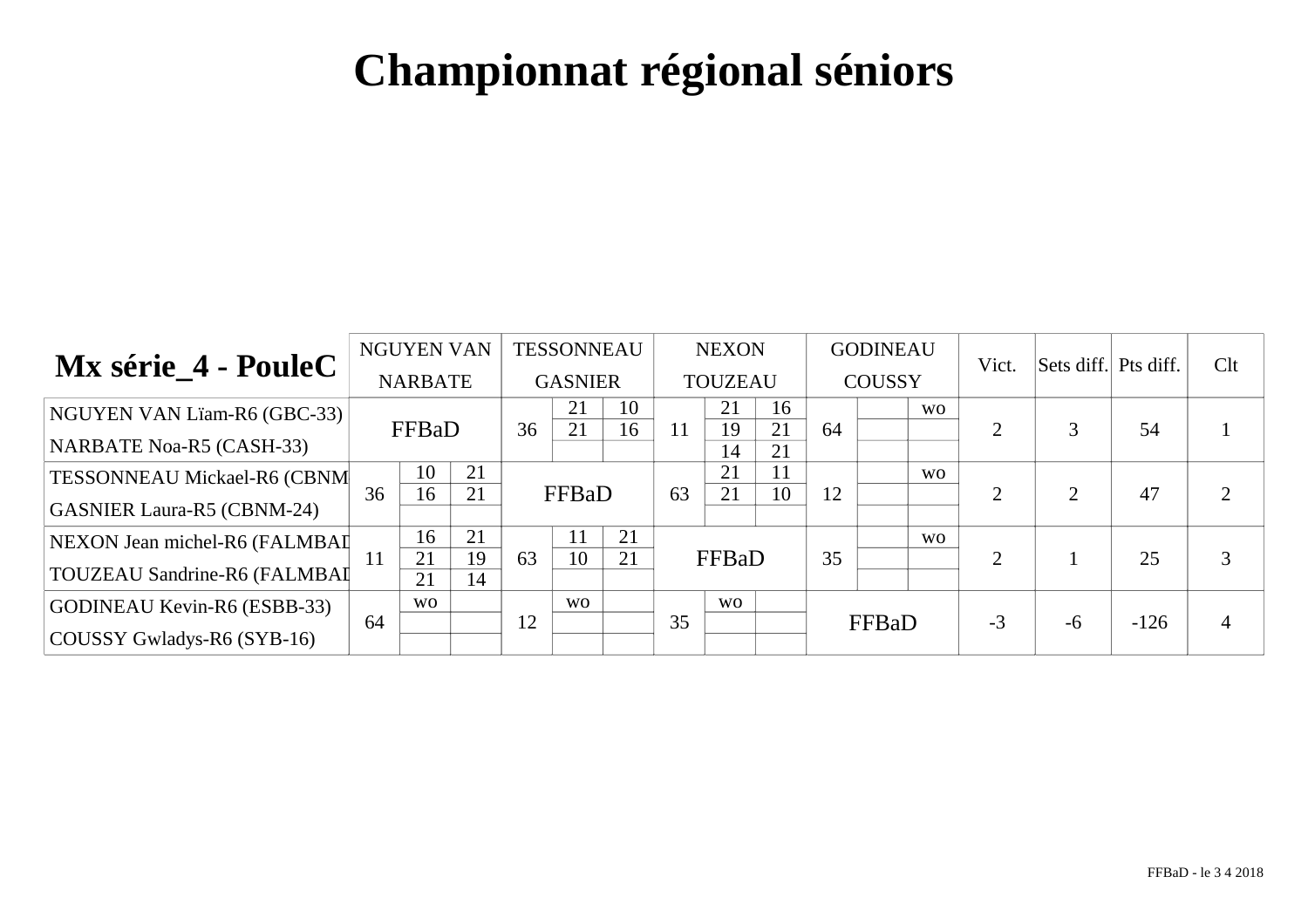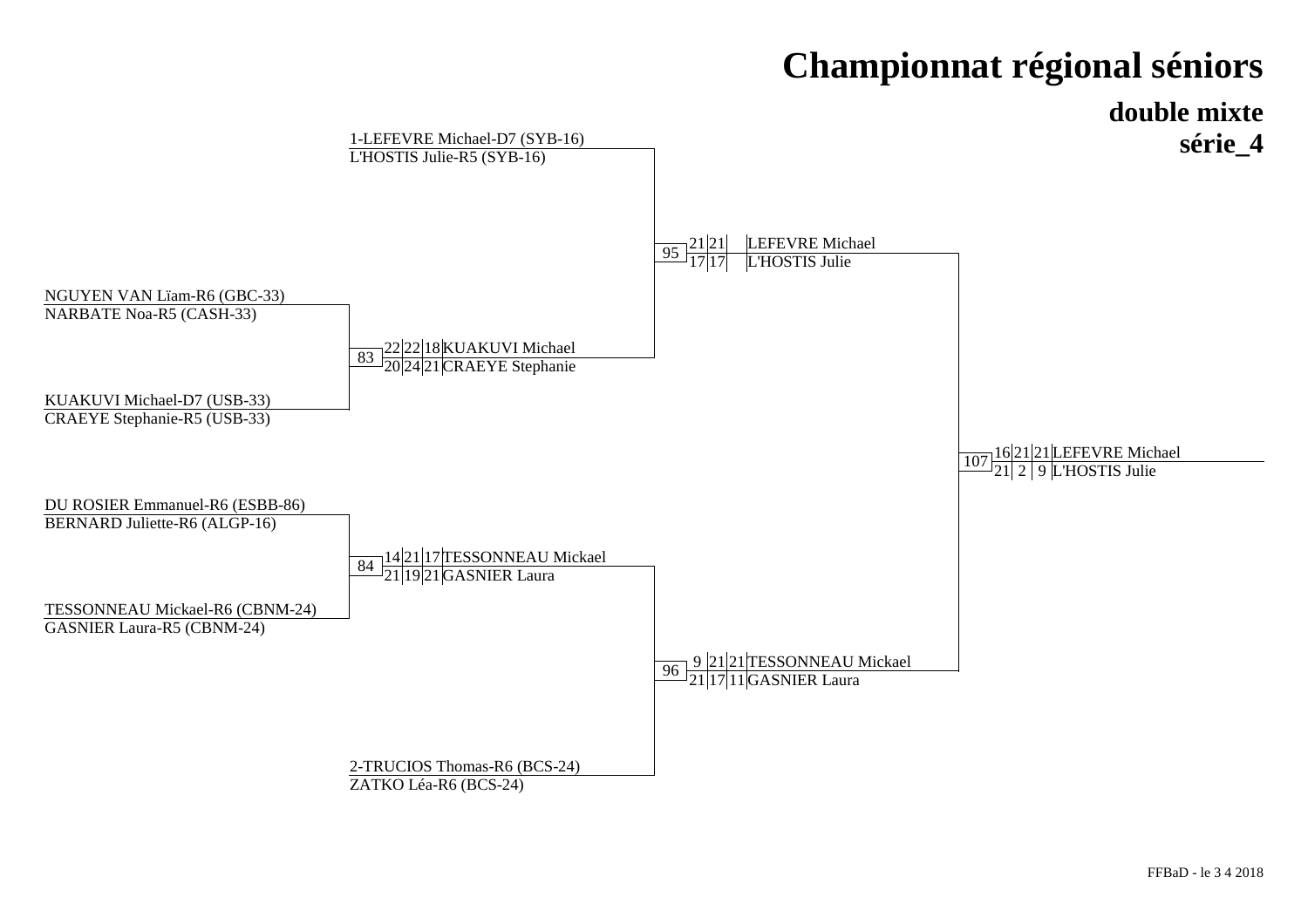|                                      |    | <b>GAUTIER</b> |          |                | <b>MAUBOIS</b>    |          |    | <b>HERISSE</b> |          |                | <b>BENAISSA</b>  |          | Vict.    | Sets diff. Pts diff. |       | Clt            |
|--------------------------------------|----|----------------|----------|----------------|-------------------|----------|----|----------------|----------|----------------|------------------|----------|----------|----------------------|-------|----------------|
| Mx série_5 - PouleA                  |    | <b>BONNEAU</b> |          |                | <b>CHAUVEAU</b>   |          |    | <b>DERACHE</b> |          |                | <b>BOURGEOIS</b> |          |          |                      |       |                |
| 1-GAUTIER Thibaud-D9 (BB-16)         |    |                |          |                | 21                | 16       |    | 21             | 13       |                | 21               | 18       |          |                      |       |                |
| <b>BONNEAU Emmanuelle-D7 (BB-16)</b> |    | FFBaD          |          | 53             | 18<br>19          | 21<br>21 |    | 21             | 10       | 25             | 21               | 13       | 2        |                      | 30    | $\overline{2}$ |
| MAUBOIS Christophe-D8 (ESBB-86)      | 53 | 16<br>21       | 21<br>18 |                | FFBaD             |          | 26 | 21<br>21       | 11       | $\overline{2}$ | 21<br>21         | 6        | 3        |                      | 52    |                |
| CHAUVEAU Célia-D9 (ESBB-86)          |    | 21             | 19       |                |                   |          |    |                |          |                |                  | 6        |          |                      |       |                |
| <b>HERISSE Laurent-P10 (LVM-16)</b>  |    | 13             | 21<br>21 |                | 11<br>$\mathbf Q$ | 21       |    |                |          |                |                  | 21       |          |                      |       |                |
| DERACHE Emilie-P12 (LVM-16)          |    | 10             |          | 26             |                   | 21       |    | FFBaD          |          | 54             | 21<br>21         | 17<br>19 |          | $-3$                 | $-45$ | 3              |
| BENAISSA Vincent-P12 (ALGP-16)       |    | 18             | 21       |                | 6                 | 21       |    | 21             | 11       |                |                  |          |          |                      |       |                |
| BOURGEOIS Camille-P12 (ALGP-1)       | 25 | 13             | 21       | $\overline{2}$ | $\sigma$          | 21       | 54 | 17<br>19       | 21<br>21 |                | FFBaD            |          | $\theta$ | $-5$                 | $-37$ | $\overline{4}$ |

| Mx série_5 - PouleB                |          | <b>FAURIO</b> |    | <b>SAILLET</b> |                |          | <b>BERLON</b> |                |          | <b>CHADUTAUD</b> |                |          | Vict.          | Sets diff. Pts diff. |    | Clt            |
|------------------------------------|----------|---------------|----|----------------|----------------|----------|---------------|----------------|----------|------------------|----------------|----------|----------------|----------------------|----|----------------|
|                                    |          | <b>PHAM</b>   |    |                | <b>BARRAUD</b> |          |               | <b>BLASTRE</b> |          |                  | <b>QUESNEE</b> |          |                |                      |    |                |
| 2-FAURIO Florian-D7 (SAM33-33)     | FFBaD    |               |    |                | 21             | 15       |               | 21             | 6        |                  | 21             |          |                |                      |    |                |
| PHAM Julie-D7 (BCB-64)             |          |               |    | 55             | 21             |          | 21            | 11             | 27       | 21               |                | 3        | 6              | 73                   |    |                |
| SAILLET Rémi-D8 (BCP17-17)         | 15<br>55 |               | 21 |                |                |          |               | 18             | 21       |                  | 22             | 20       |                |                      |    |                |
| BARRAUD Alyson-D9 (BCP17-17)       |          |               | 21 |                | FFBaD          |          | 28            | 21<br>21       | 14<br>10 | $\overline{4}$   | 21             | 9        | $\overline{2}$ |                      | 11 | $\overline{2}$ |
| <b>BERLON Franck-P11 (CBNM-24)</b> |          | 6             | 21 |                | 21             | 18       |               |                |          |                  | 18             | 21       |                |                      |    |                |
| BLASTRE Laetitia-P10 (CBNM-24)     | 3        | 11            | 21 | 28             | 14<br>10       | 21<br>21 | FFBaD         |                | 56       | 21<br>21         | 16<br>10       |          | $-2$           | $-27$                | 3  |                |
| CHADUTAUD Dimitri-P11 (CB-16)      |          |               | 21 |                | 20             | 22       |               | 21             | 18       |                  |                |          |                |                      |    |                |
| QUESNEE Myriam-P11 (ESBB-86)       | 27       |               | 21 | 9<br>4         |                | 21       | 56            | 16<br>10       | 21<br>21 | FFBaD            |                | $\theta$ | $-5$           | $-57$                | 4  |                |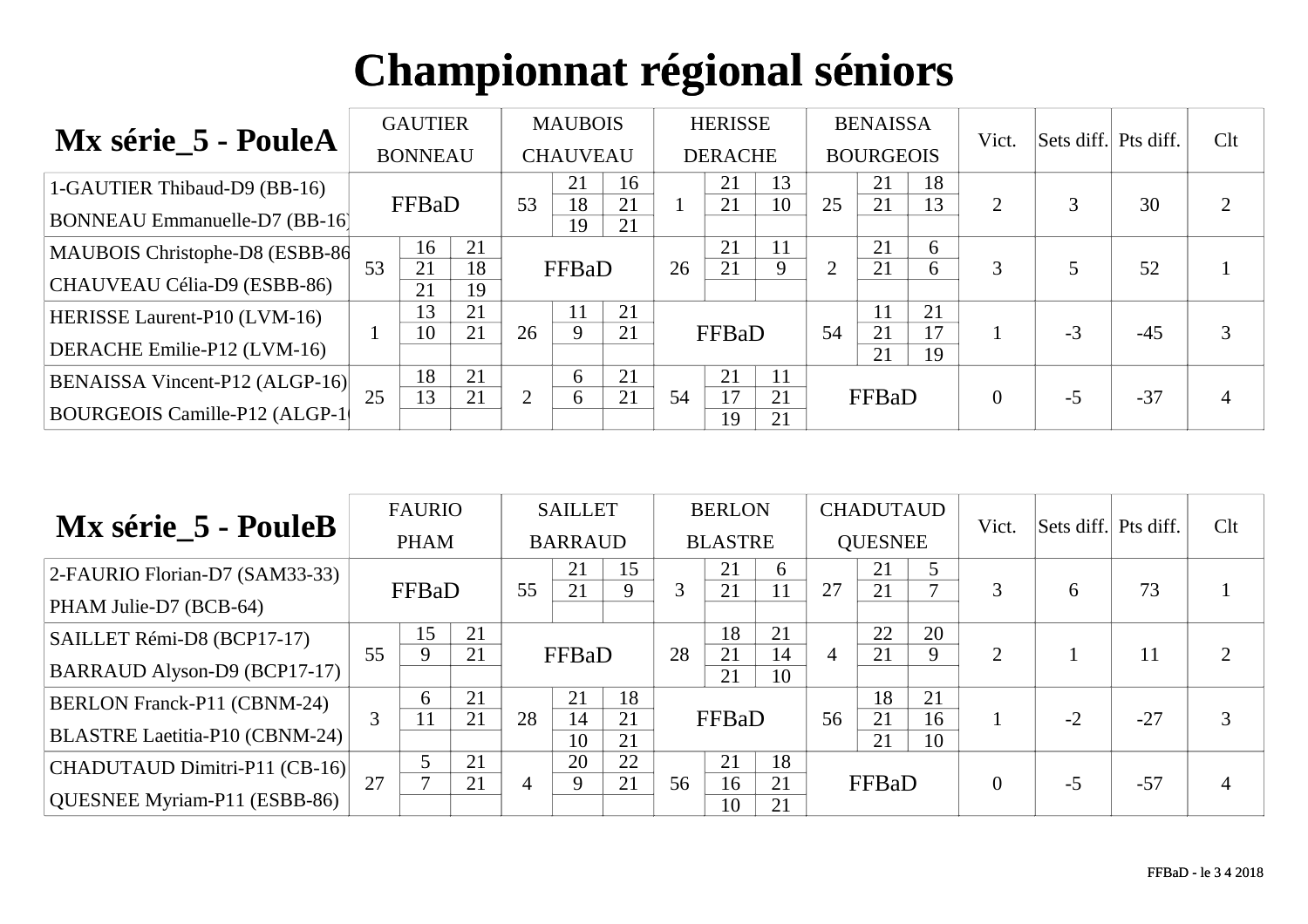| Mx série_5 - PouleC            | <b>SEINGER-PRONC</b> |          |          | <b>PILLET</b>  |                      |          | <b>CHAUMET</b> |          |          | <b>GODARD</b>  |          |          | Vict.          | Sets diff. Pts diff. |       | Clt |
|--------------------------------|----------------------|----------|----------|----------------|----------------------|----------|----------------|----------|----------|----------------|----------|----------|----------------|----------------------|-------|-----|
|                                | <b>AUDOIN</b>        |          |          | <b>RICHARD</b> |                      |          | <b>ROY</b>     |          |          | <b>GURGAND</b> |          |          |                |                      |       |     |
| SEINGER-PRONOST Evan-D8 (AB)   | FFBaD                |          |          | 30             | 12                   | 21<br>21 |                | 18<br>13 | 21<br>21 | 58             | 21<br>21 | 23<br>16 |                | $-3$                 | $-24$ |     |
| AUDOIN Marine-D7 (BATC-17)     |                      |          |          |                |                      |          |                |          |          |                | 21       | 12       |                |                      |       |     |
| PILLET Baptiste-D8 (BAL-86)    |                      | 21       | 12       |                |                      |          |                | 21       | 15       |                | 21       | 8<br>9   |                |                      |       |     |
| RICHARD Cindy-D8 (BAL-86)      | 21<br>30             |          |          |                | FFBaD                |          | 57             | 20<br>16 | 22<br>21 | 6              | 21       |          | $\overline{2}$ |                      | 49    |     |
| CHAUMET Mathis-P11 (ESBB-86)   |                      | 21       | 18<br>13 |                | 15                   | 21       |                |          |          |                | 21       | 15       |                |                      |       |     |
| ROY Emilie-D9 (ESBB-86)        |                      | 21       |          | 57             | 22<br>20<br>21<br>16 |          | FFBaD          |          | 29       | 21             | 18       | 3        |                | 21                   |       |     |
| GODARD Jean-michel-P11 (ALGP-1 |                      | 23       | 21       |                | 8                    | 21       |                | 15       | 21       |                |          |          |                |                      |       |     |
| GURGAND Aurélie-P11 (ALGP-16)  | 58                   | 16<br>12 | 21<br>21 | 6              |                      | 21       | 29             | 18       | 21       |                | FFBaD    |          | $\theta$       | $-5$                 | $-46$ |     |